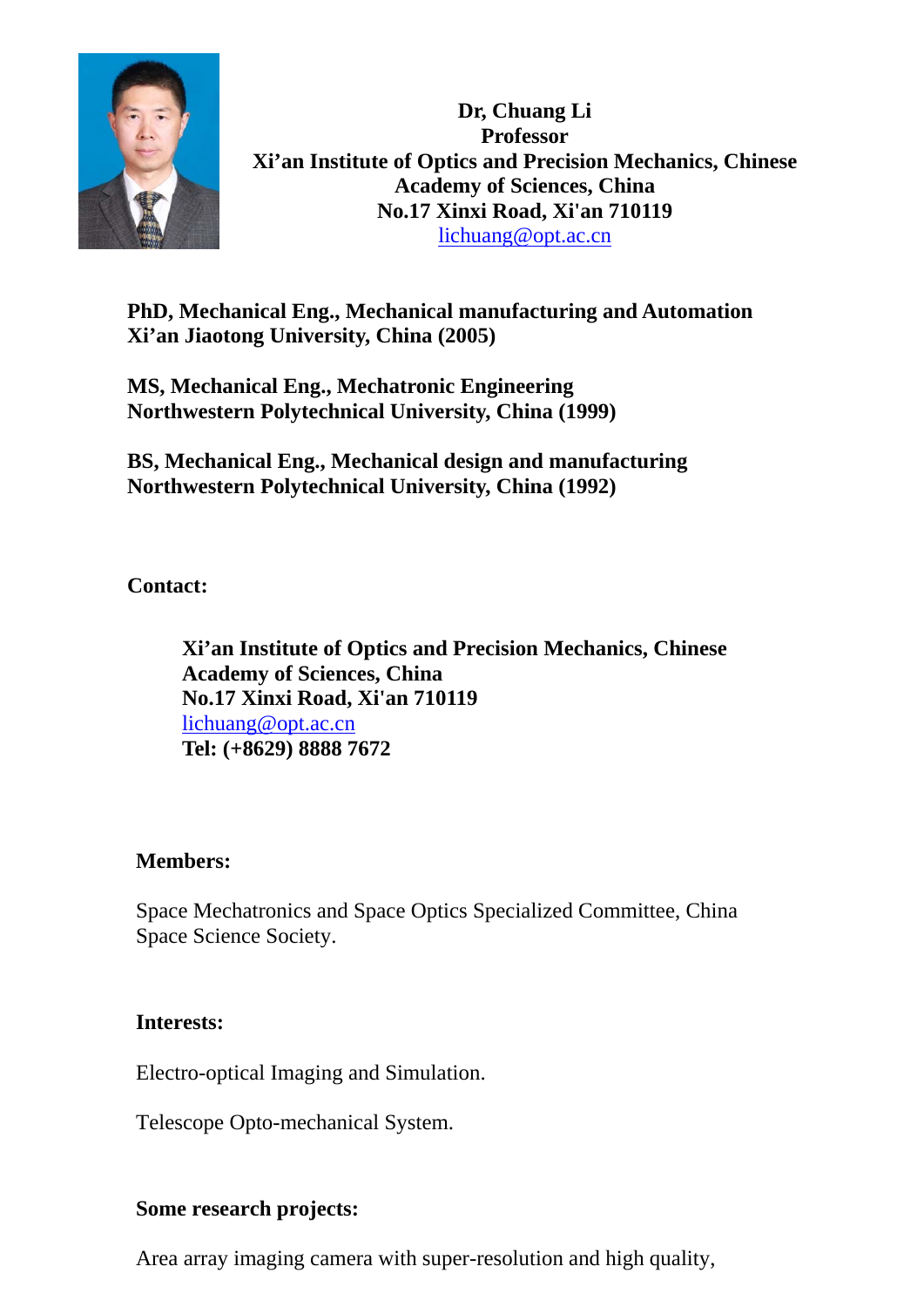2018.

Precision deployment structure for space telescopes, 2012.

# *Papers*

1. Zhang H, Li C, Duan Y. Modified slanted-edge method to measure the modulation transfer function of camera. Optik-International Journal for Light and Electron Optics, 2018, V157, 635-643.

2. Chong Y, Li C, Xia S, et al. A calibration mechanism based on worm drive for space telescope. SPIE, 2017, V10339.

3. Lei W, Li C, Zhong P, et al. Realization and testing of a deployable space telescope based on tape springs. SPIE, 2017, V10339.

4. Zong C, Zhao H, Xie X, Li C. Robust multiframe images super resolution. SPIE, 2017, V10462.

5. Jing N, Li C, Chong Y. Estimation of position and velocity for a low dynamic vehicle in near space using nonresolved photometric and astrometric data. Applied optics, 2017, V56, 671-681.

6. Jing N, Li C, Zhong P. Ground-based optical detection of low-dynamic vehicles in near-space. Optical Engineering, 2017, V56, 014107.

7. Jing N, Li C, Zhong P F, et al. Inversion of low dynamic vehicle shape and dimension information using non-resolved photometric data in near space. Optics and Precision Engineering, 2017, V25, 1738-1747.

8. Jing N, Li Chuang, Pan Y, Zhong P. Analysis of Ground-based Detection Ability of High Altitude Balloon in Near Space. Acta Photonica Sinica, 2016, V45.

9. Zhong P, Li C, Jing N, et al. Research on lightweight passive deployment mechanism for the secondary mirror in the deployable space telescope. SPIE, 2016, V9685.

10. Xie X, Zhao H, Li C, et al. Annular force based on variable curvature mirror technique. Acta Photonica Sinica, 2016, V45.

11. Zhao C, Li C, Zhou N, et al. Self-deployable structure designed for space telescope for microsatellite application. SPIE, 2016, V9685.

12. Yang W, Fan X, Wang C, et al. Design and verification of focal plane assembly thermal control system of one space-based astronomy telescope. SPIE, 2015, V9678.

13. Zhao H, Xie X, Wei J, et al. Annular force based variable curvature mirror aiming to realize non-moving element optical zooming. SPIE, 2015, V9678.

14. Jing N, Li C, Zhou N. Research on optical scattering characteristics of high altitude balloon in near space. Acta Optica Sinica, 2015, V35.

15. Zhou N, Li C, Gao W, et al. A secondary mirror adjustment system with hexapod structure for optical telescope application. SPIE, 2014, V9280.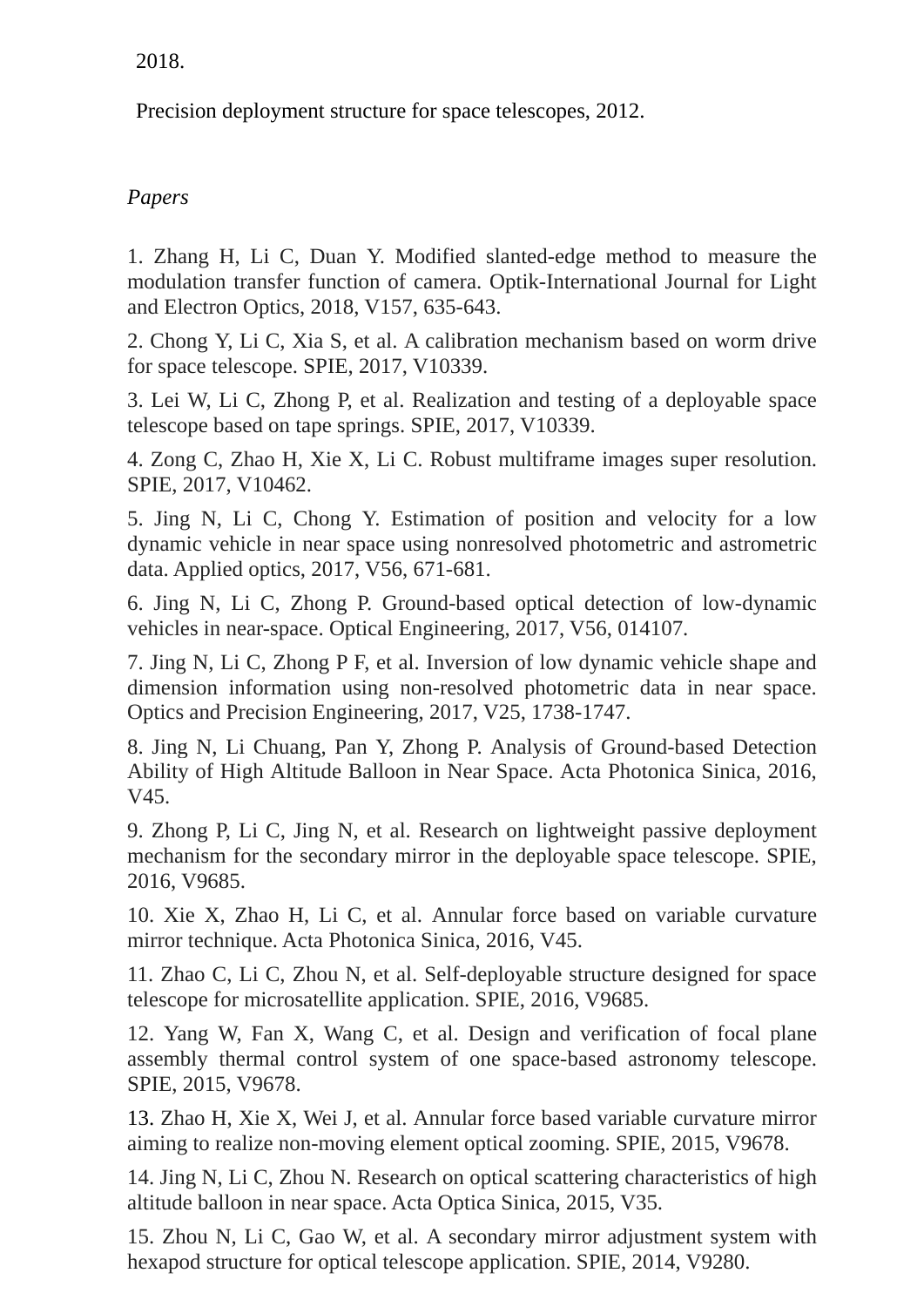16. Zhao C, Li C, Zhou N. A deployable telescope imaging system with coilable tensegrity structure for microsatellite application. SPIE, 2013, V8908.

17. Lu X, Li C, Fan X. Calculation of signal-to-noise ratio (SNR) of infrared detection system based on MODTRAN model. SPIE, 2013, V8907.

18. Li C, Ren G, Wang W, Fan X. Design of precision strut assembly made from carbon fiber composite. Optics and Precision Engineering, 2012, V20, 328-336.

19. Feng X, Li C, Zhao C. New measurement of the alignment of the deployable telescope. SPIE, 2012, V8417.

20. Yang W, Wang Y, Feng L, et al. Thermal management for CCD performance of one space telescope. SPIE, 2012, V8420.

21. Li C, Ren G, Wang W, et al. A precision carbon fiber hexapod for the installation of an optical telescope. Mechanic Automation and Control Engineering (MACE), 2011, 977-980.

22. Li C, Feng X. Deployment precision measurement modeling of a deployable space telescope based on tape springs. SPIE, 2011, V8321.

23. Ren G, Li C, Wang W, et al. Strain measurement aided assembly for a CFRP hexapod. SPIE, 2011, V8321.

24. Feng X, Li C, Ren G. Medium-sized aperture deployable telescope for microsatellite application. SPIE, 2011, V8196.

25. Zhang K, Fan X, Li C, et al. Design and wavefront sensing for the segmented spherical primary optical telescope. Proceedings of 2011 International Conference on Electronic and Mechanical Engineering and Information Technology, 2011, V7, 3828-3831.

26. Li C, Chen T. Simulation and optimization of chaotic micromixer using lattice Boltzmann method. Sensors and Actuators B: Chemical, 2005, V106, 871-877.

#### *Patents*

1. Shen Z, Zhang X, Li C, Chai W, Xin W. Positionable folded-axis mirror system. Chinese patent CN201710385576, 2017.

2. Shen Z, Zhang X, Li C, Chai W, Xin W. Folding axis mirror system that can fix a position. Chinese patent CN201720600004, 2017.

3. Zhao H, Zong C, Li C, Fan X. High-precision sub-pixel displacement generation method. Chinese patent CN201611024819, 2016.

4.Yang W, Fan X, Qin D, Wang Y, Wang C, Shangguan A, Wang W, Li C, Wen D. Thermoelectric device two-way temperature control technology based precision adjustable space camera focusing mechanism. Chinese patent CN201610864487, 2016.

5. Li C, Zhou N. Six-degree-of-freedom secondary mirror regulating mechanism based on stacked piezoelectric blocks. Chinese patent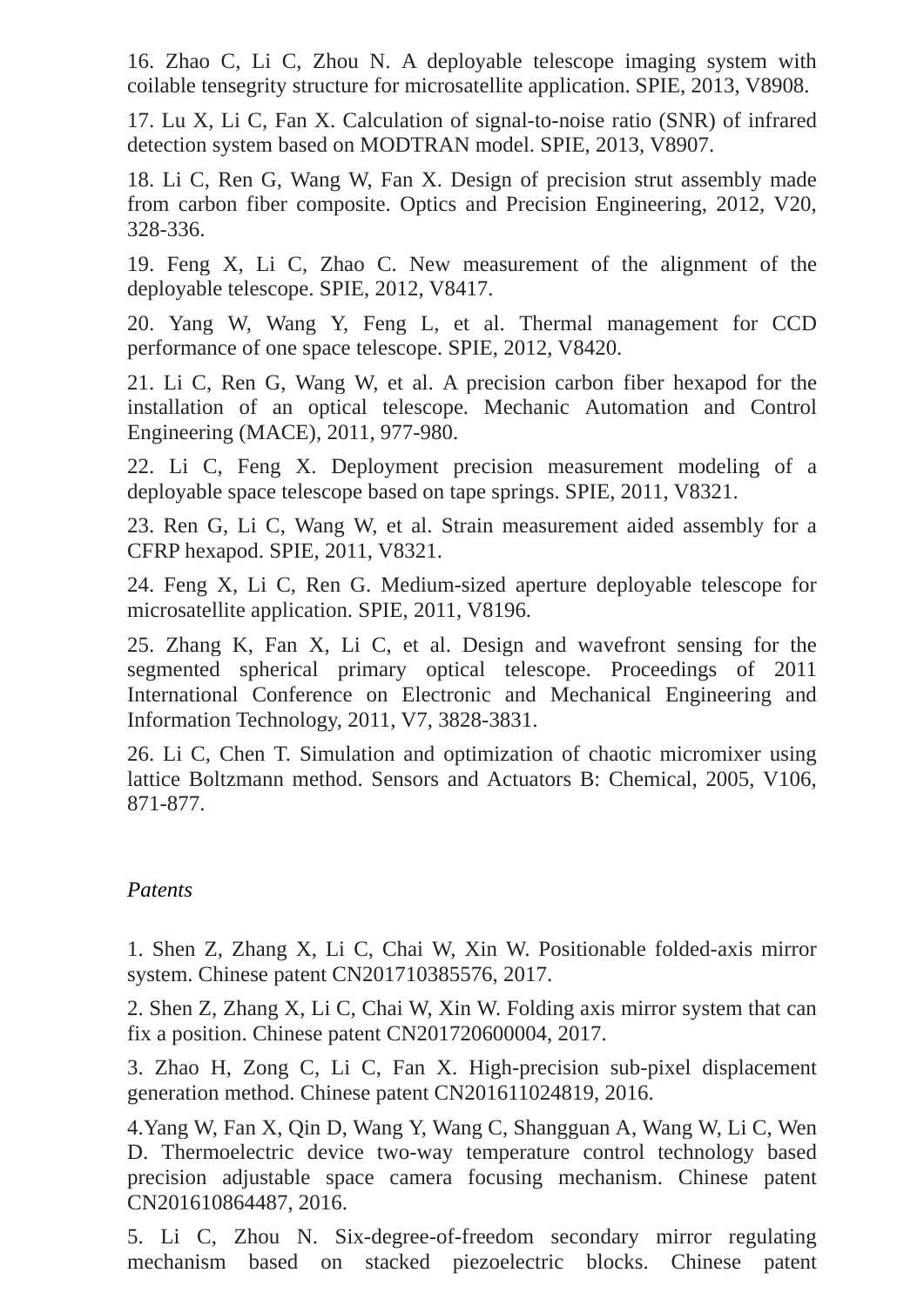CN201410810680, 2014.

6. Zhou N, Li C, Gao W, Song Z. Six freedom degree secondary mirror adjustment mechanism. Chinese patent CN201420603546, 2014.

7. Ren G, Wang W, Xie Y, Feng L, Cheng P, Chai W, Li C, Fan X. Space camera main supporting structure. Chinese patent CN201410487928, 2014.

8. Ren G, Wang W, Xie Y, Feng L, Cheng P, Li C, Fan X. Space camera secondary mirror support structure. Chinese patent CN201410487790, 2014.

9. Zhao C, Li C. Expanding type space telescope. Chinese patent CN201310181041, 2013.

10. Ren G, Song Z, Su Y, Li C, Fan X. Laminated lens focal plane box. Chinese patent CN201220617635, 2012.

11. Ren G, Li C, Wang W, Su Y, Fan X. Telescope detecting V-shaped support frame. Chinese patent CN201220617049, 2012.

12. Wang W, Li Y, Ren G, Li Y, Chai W, Yang G, Li C, Fan X. Primary mirror installing and adjusting mechanism. Chinese patent CN201210049858, 2012.

13. Wang W, Li Y, Ren G, Li Y, Chai W, Yang G, Li C, Fan X. Flexible primary mirror supporting device. Chinese patent CN201210049857, 2012.

14. Wang W, Ye J, Ren G, Chai W, He T, Feng L, Li C, Fan X. Protection device for vibration test of primary mirror. Chinese patent CN201210049517, 2012.

15. Li C, Feng L, Ren G. Apparatus for measuring mirror telescope secondary mirror six degree of freedom alignment error and method. Chinese patent CN201110433562, 2011.

16. Wang W, Yang W, Zhang Y, Du Y, Ren G, You W, Li C, Fan X. Socket capable of automatically correcting positions of contact pins. Chinese patent CN201120138266, 2011.

17. Wang W, Li C, Lin L, Yang W, Fan X. Supporting device with aluminum honeycomb interlayer and carbon fiber skin. Chinese patent CN201010521738, 2010.

18. Lin L, Wang W, He T, Xie Y, Li C, Fan X. Vibration test fixture for aerospace camera. Chinese patent CN201010522178, 2010.

19. Li C, Xu L, Fan X, Hao B, Wang W, Ren G, Ding J, Lin L. Primary structure of large-aperture long-focus collimator. Chinese patent CN201010149714, 2010.

20. Li C, Wang W, Fan X, Ren G, Xie Y. Flexible joint and flexible connecting device. Chinese patent CN201010143764, 2010.

21. Li C, Yang W, Wang W, Fan X, You W. Hygroscopic expansion-compensated length-fixed structure and telescope secondary-mirror length-fixed supporting device. Chinese patent CN201010144352, 2010.

22. Yang W, Li C, Fan X, Wang W, Wen D. Gap thermal insulation device for small space. Chinese patent CN200910311005, 2009.

23. Li C, Wang W, Fan X. Folding and unfolding light shield of optical camera.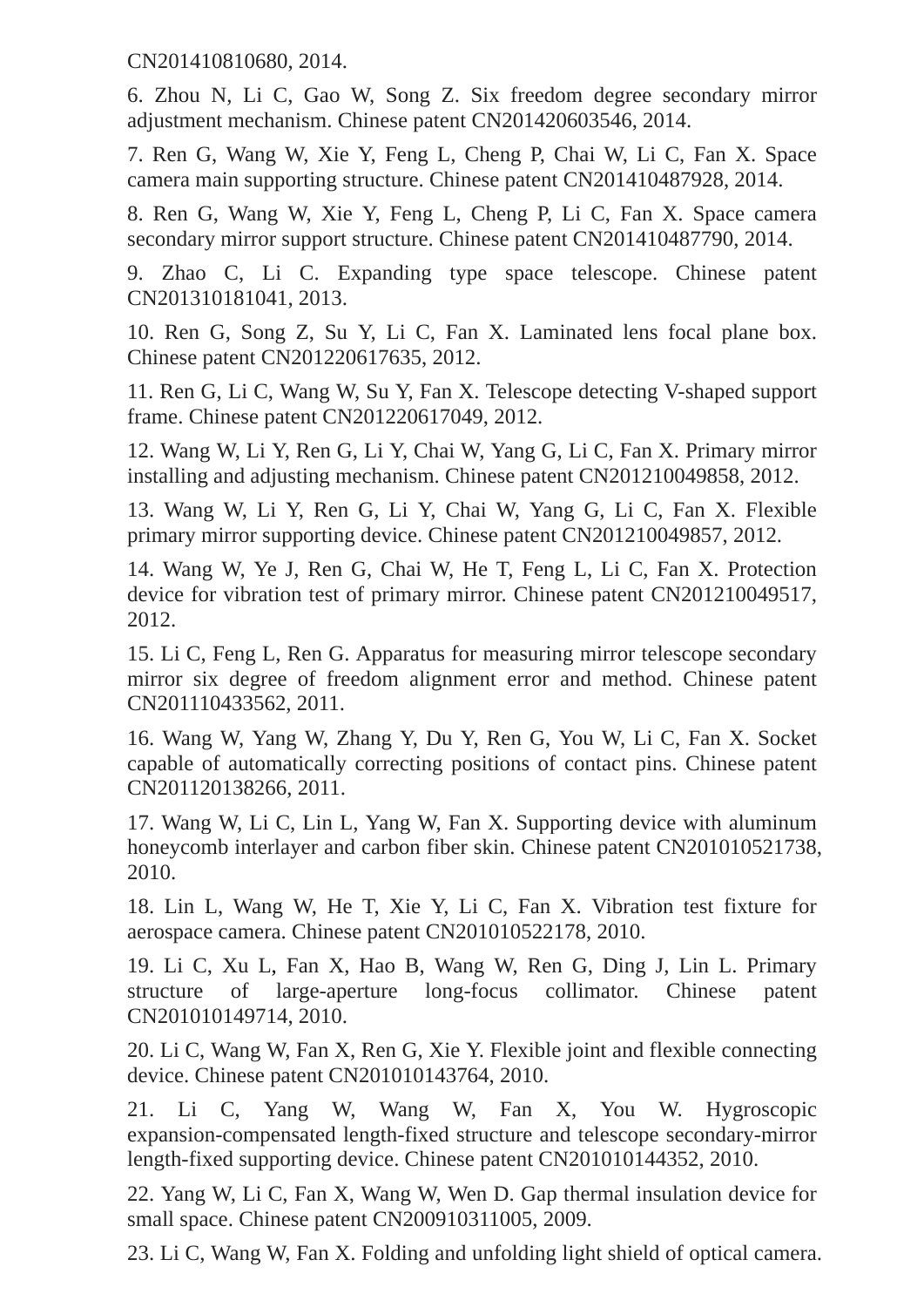Chinese patent CN200910022264, 2009.

24. Li C, Wang H, Wang W. Lens edge flexible support device. Chinese patent CN200920032857, 2009.

25. Wang W, Li C, Fan X. Secondary mirror supporting structure of Cassegrain system camera. Chinese patent CN200910021691, 2009.

26. Ding J, Wang W, Li C, Fan X. Unload supporting device for large caliber reflector. Chinese patent CN200920031802, 2009.

27. Wang W, Li C, Fan X. Three-point supporting device for large caliber reflector. Chinese patent CN200920031803, 2009.

28. Fan X, Li C, Li Y, Ma Z, Wang W, Zou G. Reflective optical system for collimator tube. Chinese patent CN200810188556, 2008.

29. Zhang X, Wang W, Li Y, Li C. Fine tuning apparatus for optical system. Chinese patent CN200820029776, 2008.

#### *Supervised post graduate thesis*

### **Supervisor of PhD Thesis**

1. Nan Jing. Inversion characteristic information and motion information

of low speed non-resolved targets in near space from photometric data,

2018.

#### **Supervisor of MS Thesis**

1. Xuegui Feng. Research on the measurement of alignment of the deployable telescope secondary mirror, 2012.

2. Chao Zhao. Research on self-deployable structure of secondary mirror of space telescope, 2014.

3. Xue Lu. Research on optical detection of low speed targets in near space, 2014.

4. Nan Zhou. Research on six degrees of freedom adjustment of secondary mirror in space telescopes, 2015.